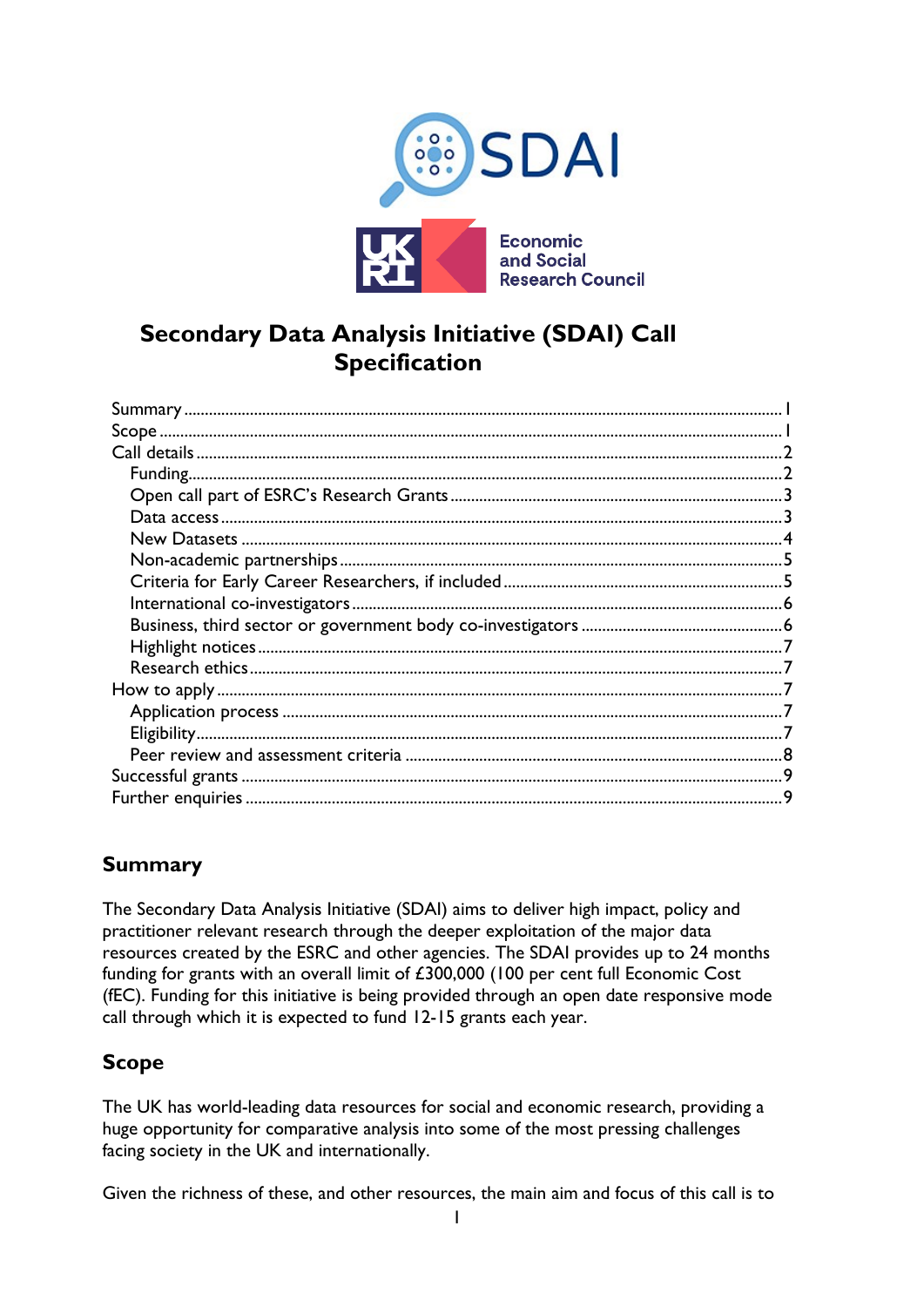deliver high impact, policy and practitioner relevant research through the deeper exploitation of the major data resources created by the ESRC and other agencies.

Related to this, the call further aims to develop the capacity and skills of the social sciences communities in using large and complex secondary data and encourage partnerships with non-academic stakeholders to ensure impact on policy and practice.

Previously, it was required from applicants to use at least one ESRC-funded data resource and to include a named early career researcher as principal investigator or coinvestigator. These restrictions have now been lifted. Following an evidence based review, ESRC decided to open SDAI for applications that seek to exploit secondary data from a range of UK and international data resources including longitudinal studies and other data infrastructures, as long as applicants can provide confirmation that they have access to these sources and data. The use of at least one of ESRC-funded resource or longitudinal study is still encouraged. However, if the use of ESRC-funded resources are not appropriate, applications proposing the use of alternative data resource(s) will not be disadvantaged. Please find a list of recommended ESRC-funded data resources at Annex 1. Also, the ESRC still encourages applications from early career researchers as principal investigators or co-investigators, but this is not a requirement for applying to the call.

Proposals should focus on the generation of non-academic impact through addressing substantive research questions. Methodological and capacity development as part of this work is encouraged but should not be the core focus. The SDAI will therefore support the innovative and creative use of data or methodologies and support capacity-building in the area of secondary data analysis.

In summary, this call:

- requires the use of secondary data from at least one existing UK or international data resource;
- is flexible and open to using any appropriate UK and international data resources but encourages, in particular, the use of at least one ESRCfunded data resource;
- is flexible and open to the inclusion of researchers at different career stages, who wish to develop their skills in using secondary data, but also encourages applications from early career researchers as principal investigators or co-investigators;
- encourages proposals which include non-academic partners.

## <span id="page-1-0"></span>**Call details**

## <span id="page-1-1"></span>**Funding**

The call is for proposals up to £300,000 (100 per cent full Economic Cost (fEC)) for a period of up to 24 months. Detailed information on eligible costs can be found in the ESRC's Research Funding Guide ([https://www.ukri.org/publications/esrc-research-funding](https://esrc.ukri.org/funding/guidance-for-applicants/research-funding-guide/)guide/[\). Proposals will need to sho](https://esrc.ukri.org/funding/guidance-for-applicants/research-funding-guide/)w 100 per cent of full Economic Cost of the proposed research. The ESRC will meet 80 per cent of the full economic costs on proposals submitted.

Please note that costs for training courses for early career researchers may be included in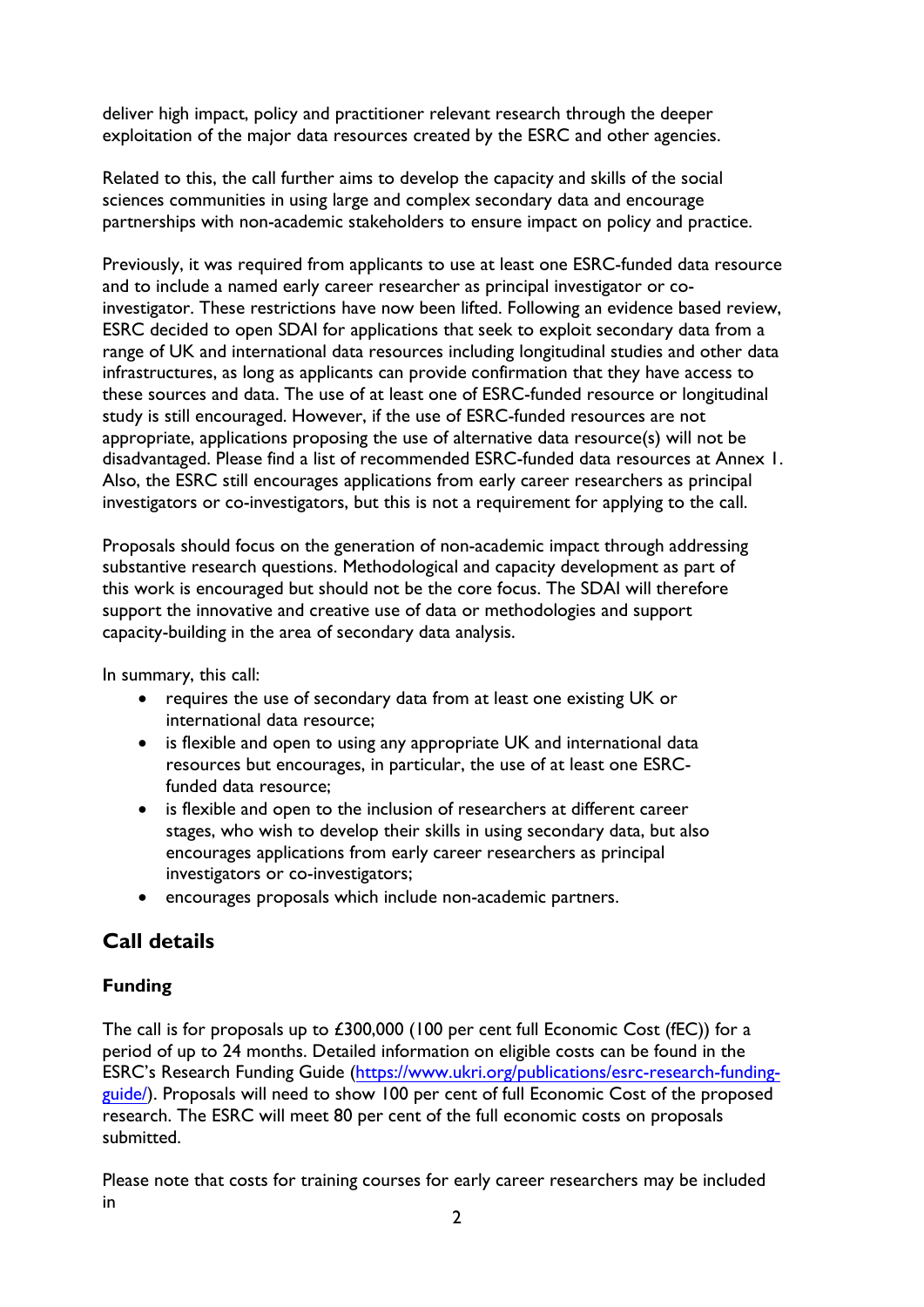the grant proposal.

## <span id="page-2-0"></span>**Open call part of ESRC's Research Grants**

The call will operate alongside ESRC's Research Grants open call ([https://www.ukri.org/opportunity/esrc-research-grant/](https://esrc.ukri.org/funding/funding-opportunities/research-grants/)). Following peer review, projects will be assessed by a standing Grants Assessment Panel (GAP) specifically constituted to support this initiative. The Panel will make recommendations on which proposals to fund. Following the Panel recommendations, the Grants Delivery Group will make final funding decisions. For more information on the assessment process please see [https://www.ukri.org/about-us/esrc/grant-assessment](https://esrc.ukri.org/about-us/governance-and-structure/advisory-committees/research-committee/responsive-mode-grant-assessment-process/)[panels/](https://esrc.ukri.org/about-us/governance-and-structure/advisory-committees/research-committee/responsive-mode-grant-assessment-process/).

GAPs meet in March, July and November of each year. The SDAI annual budget will be around £3 million. It is expected that three to four proposals will be funded at each GAP round therefore we expect around 12-15 grants will be funded each year (dependent on quality).

Proposals can be submitted at any time and there are no set closing dates. However, given annual funding levels and expected number of submissions at each GAP round, applicants are required to carefully consider the timing of the submission of their proposal to the ESRC. Large volumes of proposals will adversely affect success rates at each GAP round and will count towards the demand management statistics of the applicant's research organisation.

#### <span id="page-2-1"></span>**Data access**

SDAI will only consider projects which seek to exploit secondary data from one or more existing UK or international data resource(s), providing that applicants have access to these.

Proposals seeking to use resources where data is readily accessible and routinely available for research use as part of established processes do not require a letter of support.

The ESRC acknowledges that in some cases, data infrastructures may not have readily access to data but may have to negotiate and secure access to this from data owners on a project by project basis. This is the case, for example, of three ESRC-funded data resources, which seek to offer researchers' access to data from the private sector and from local government. These are:

- the Business and Local Government Data Research Centre [\(http://www.blgdataresearch.org/\)](http://www.blgdataresearch.org/);
- the Consumer Data Research Centre [\(https://www.cdrc.ac.uk/\)](https://www.cdrc.ac.uk/); and
- the Urban Big Data Centre [\(http://ubdc.ac.uk/\)](http://ubdc.ac.uk/)

When seeking data from such resources, applicants are required to contact the relevant data research centre at the first instance and obtain approval from the relevant approvals body prior to submitting their proposal for SDAI funding. Applicants should include proof of this approval as part of their proposal. This is to offer assurances to the ESRC, SDAI peer reviewers and commissioning panel that if a proposal is successful, the dataset(s) will be accessible; (subject to approval from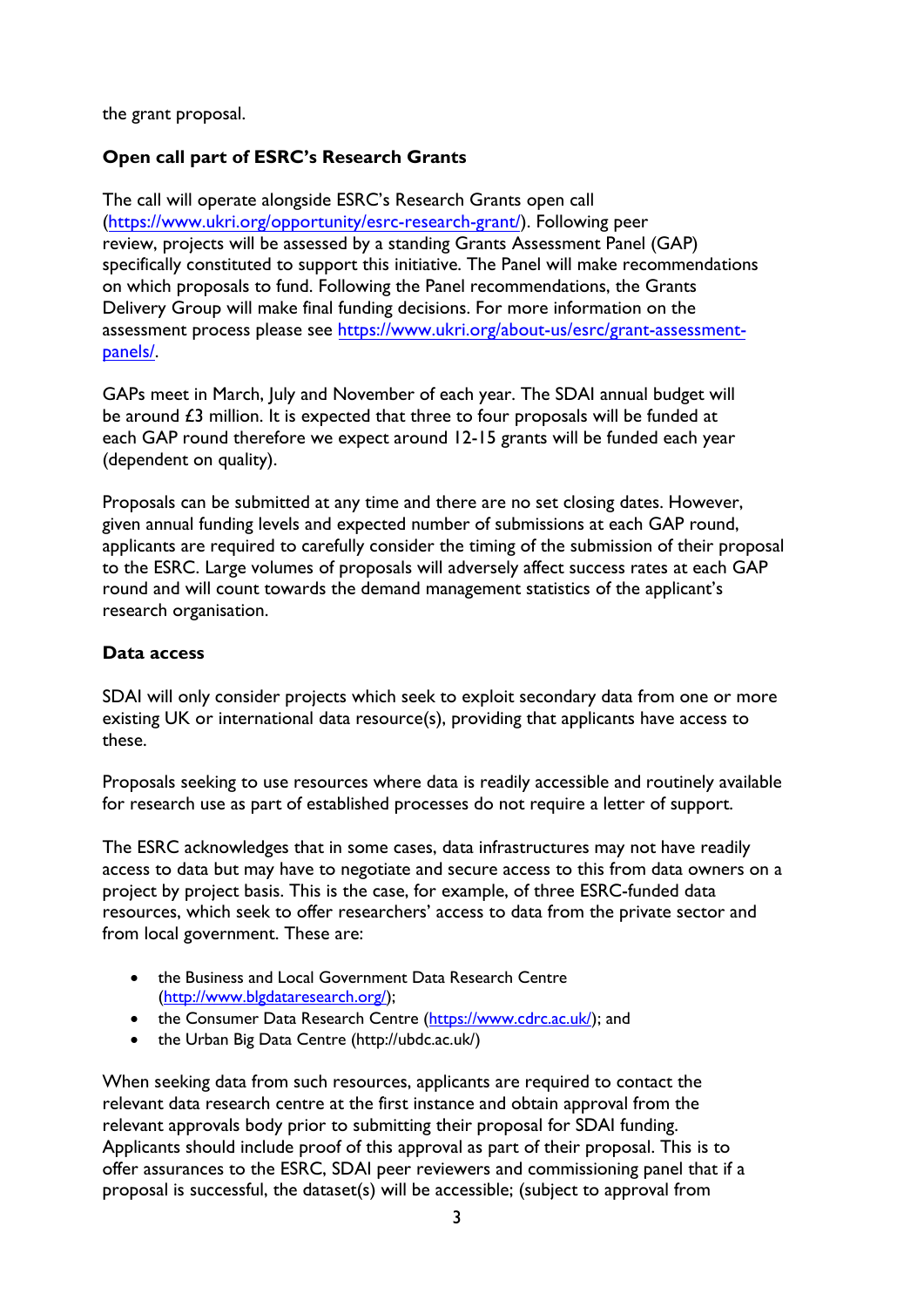external access committees where necessary).

## <span id="page-3-0"></span>**New Datasets**

Additional primary data collection will not be funded under this call. However, new datasets created through data linkage are permitted. Where new datasets are created applicants are required to include a data management and sharing plan which discusses how this data will be stored and shared.

Please see the ESRC research data policy ([https://www.ukri.org/manage-your-award/](https://esrc.ukri.org/funding/guidance-for-grant-holders/research-data-policy/) [publishing-your-research-findi](https://esrc.ukri.org/funding/guidance-for-grant-holders/research-data-policy/)ngs/) for further guidance. All applicants are expected to comply with this policy.

#### **Impact**

In line with the UKRI position on Excellence with Impact, we expect that our researchers will have considered the potential scientific, societal and economic impacts of their research.

ESRC applicants should actively consider how these impacts can be maximised and developed within their proposal. Applicant's plans to maximise and develop the potential impacts of their research will form part of the peer review and assessment process.

Opportunities for making an impact may arise, and should be taken, at any stage during research lifecycle: the planning and research design stage; the period of funding and all activities that relate to the project up to - and including - the time when funding has ended. The research lifecycle therefore includes knowledge exchange and impact realisation activities - including reporting and publication, and the archiving, future use, sharing, and linking of data. It is important that researchers have in place a robust strategy for maximising the likelihood of impact opportunities and their own capacity for taking advantage of these.

It is important to set out how you intend to identify and actively engage relevant users of the research and stakeholders (within and beyond the academic community including, for instance, the public sector, private sector, civil society or the wider public in general) and include evidence of any existing engagement with relevant end users. You should articulate a clear understanding of the context and needs of these users and consider ways for the proposed research to meet or impact upon these needs. The proposal should also outline how the legacy of proposed activity will be managed to engage beneficiaries and increase the likelihood of its impact in providing lasting value to participants, stakeholders and the wider social science community.

To be effective, all communication, engagement and impact activities must be planned in detail and properly resourced in the proposal.

Excellent research without obvious or immediate societal or economic impact will not be disadvantaged in the peer review and assessment process. If you consider that your research has no obvious or immediate societal or economic impact, you should explain your reasoning in the Case for Support.

The ESRC's **Impact Toolkit** gives you detailed advice on how to achieve the maximum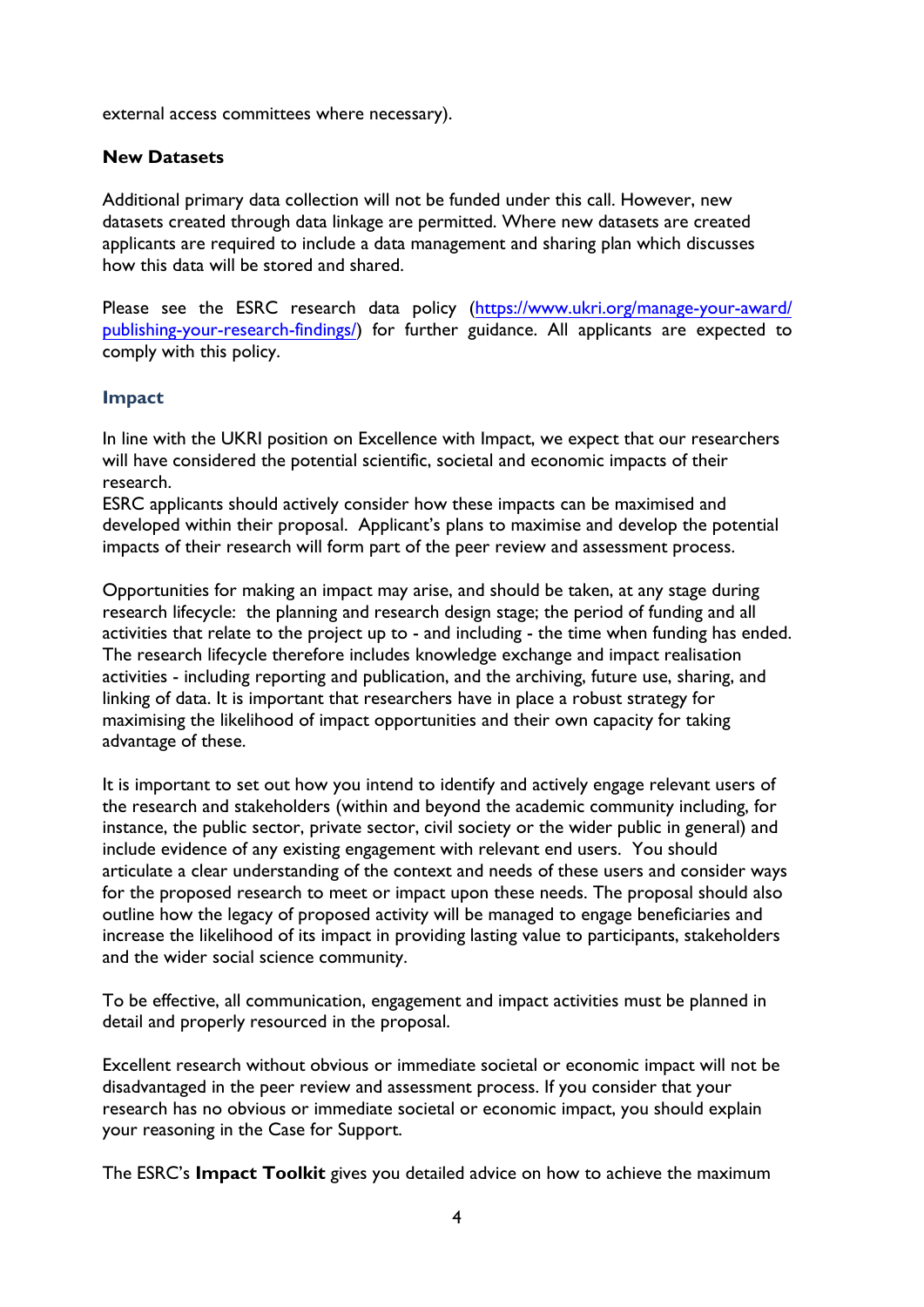impact for your work. The toolkit includes information on developing an impact strategy, promoting knowledge exchange, public engagement and communicating effectively with your key stakeholders: [https://www.ukri.org/councils/esrc/impact-toolkit](https://esrc.ukri.org/research/impact-toolkit/)for-economic-and-social-sciences/

## **COVID-19 Guidance for Applicants**

#### **Accounting for the unknown impacts of COVID-19**

UKRI acknowledges that it is a challenge for applicants to determine the future impacts of COVID-19 while the pandemic continues to evolve. Applications should be based on the information available at the point of submission and, if applicable, the known application specific impacts of COVID-19 should be accounted for. Where known impacts have occurred, these should be highlighted in the application, including the assumptions/information at the point of submission. There is no need to include contingency plans for the potential impacts of COVID-19. Requests for travel both domestically and internationally can be included in accordance to the relevant scheme guidelines, noting the above advice.

(Reviewers will receive instructions to assume that changes that arise from the COVID-19 pandemic, post-submission, will be resolved and complications related to COVID-19 should not affect their scores. Where an application is successful, any changes in circumstances that affect the proposal will be managed as a post-award issue.)

#### <span id="page-4-0"></span>**Non-academic partnerships**

We are committed to encouraging dialogue and collaboration between social scientists and research users, in order to maximise the potential impact of social science research on policy and practice. We expect that this initiative will deliver research that provides demonstrable policy and practitioner impacts.

The fundamental ambition of the initiative is to highlight the role that secondary analysis has played in directly delivering effective policy interventions and positive changes in practice. In support of this, all proposals are strongly encouraged to include nonacademics in the co-production of knowledge through direct involvement in the research project. Applicants are encouraged to engage directly with users in shaping the research agenda and apply social science and data analysis to current policy, strategy or practice issues.

Although we are principally keen to see a demonstrable commitment to co-production of knowledge, co-funding from project partners may also be included either as contributions in-kind, or combinations of cash and in-kind contributions. Applicants are expected to demonstrate in their proposals that there is genuine commitment from project partner organisations.

Please note, it is the research organisation's responsibility to claim the contribution from the partners as specified in the proposal, and costs to be met by project partners should not be included in the total requested from ESRC.

## <span id="page-4-1"></span>**Criteria for Early Career Researchers, if included**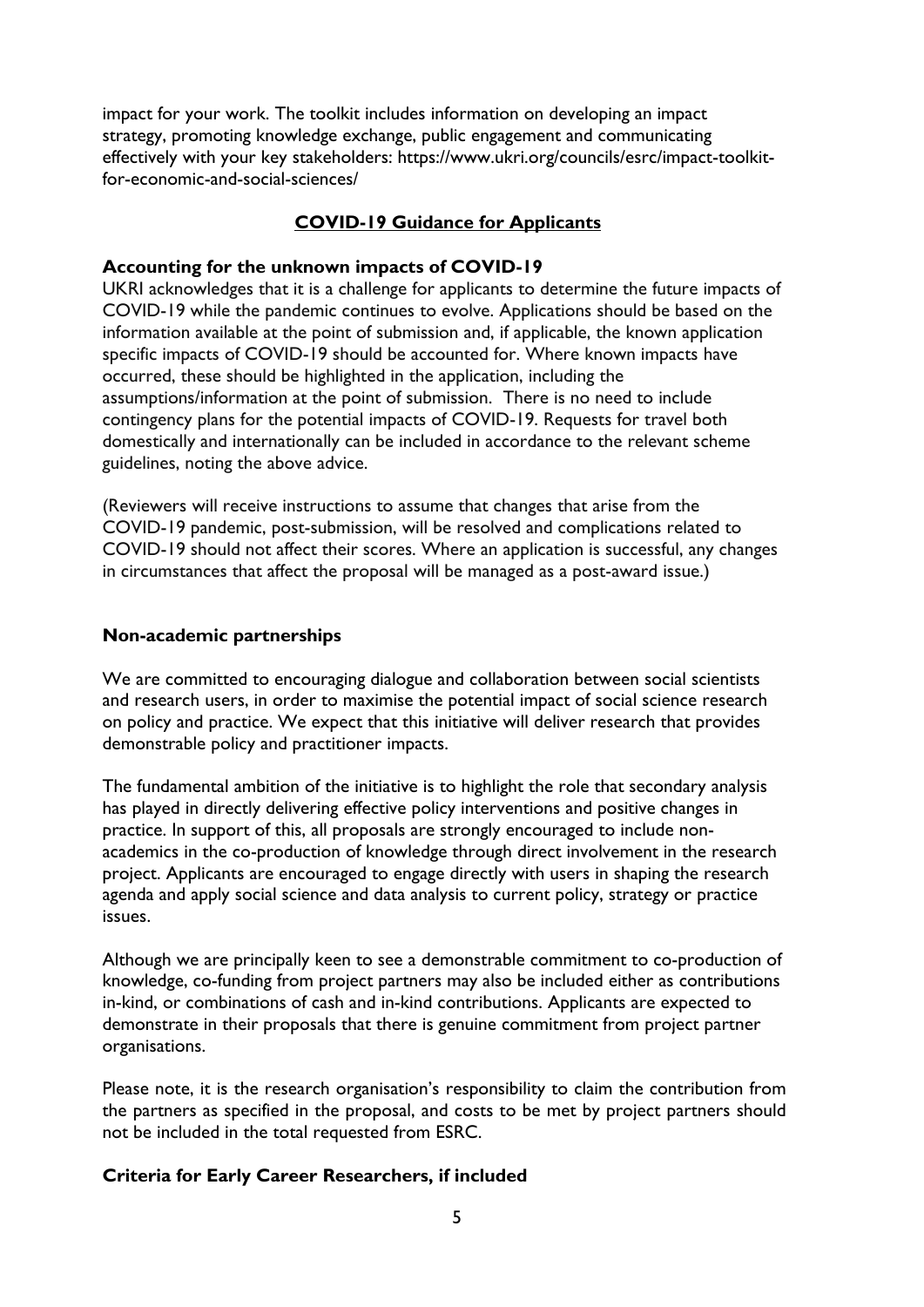If applications include early career researchers as principal investigators or coinvestigators, then these early career researchers should meet the following criteria:

- Applicants cannot be current or former principal investigators on ESRC or other UKRI grants, except ESRC Postdoctoral Fellowships.
- As part of their proposal, applicants must articulate why they should be considered an early career researcher and how the award of a SDAI grant will have a demonstrable impact on their trajectory to becoming an independent researcher.
- Proposals must include a programme of skill development activities to support their continued development
- The call is open to applicants with or without a permanent academic post, subject to the above restrictions.
- Applicants who already hold a professorship will not be eligible to apply as there is an expectation that they have already obtained these research and management skills.

Proposals should also outline the career development opportunities that will be provided for the named early career researcher(s).

As part of projects including an early career researcher(s), applicants are also encouraged to include wider programmes of training and capacity-building that develop capacity around the understanding or use of particular data resources, methods or topic areas. This might be through seminars, workshops or other mechanisms, and should take account of training and events already being offered through other ESRC investments such as the National Centre for Research Methods [\(www.ncrm.ac.uk/\),](http://www.ncrm.ac.uk/) UK Data Service [\(www.ukdataservice.ac.uk/\)](http://www.ukdataservice.ac.uk/) and Doctoral Training Partnerships ([https://www.ukri.org/councils/esrc/career-and-skills-development/doctoral-training](https://esrc.ukri.org/skills-and-careers/doctoral-training/doctoral-training-partnerships/)partnerships/).

## <span id="page-5-0"></span>**International co-investigators**

This call offers the opportunity to work with international partners and to use data resources from other countries. ESRC attaches major importance to the position of UK social science in the international and global arena. We positively encourage active collaboration between UK researchers and those in other countries, where this will help to ensure that UK research is at the international leading edge. Co-investigators based in overseas research organisations can therefore be included in research grant proposals. [Further information on the inclusion of international co-investigators is available at](https://esrc.ukri.org/funding/guidance-for-applicants/inclusion-of-international-co-investigators-on-proposals/) https:// [www.ukri.org/councils/esrc/](https://esrc.ukri.org/funding/guidance-for-applicants/inclusion-of-international-co-investigators-on-proposals/)guidance-for-applicants/working-with-other-organisations/ inclusion-of-international-co-investigators-on-proposals/.

## <span id="page-5-1"></span>**Business, third sector or government body co-investigators**

The ESRC encourages applicants to collaborate with non-academic partners. Business, third sector or government body co-investigators based in the UK can also be included on researc[h grant proposals. Further information on the inclusion of co](https://esrc.ukri.org/funding/guidance-for-applicants/inclusion-of-uk-business-third-sector-or-government-body-co-investigators-on-proposals/)-investigators is available at [https://www.ukri.org/councils/esrc/guidance-for-applica](https://esrc.ukri.org/funding/guidance-for-applicants/inclusion-of-uk-business-third-sector-or-government-body-co-investigators-on-proposals/)nts/working-with-otherorganisations/inclusion-of-uk-business-third-sector-or-government-body-co-investigatorson-proposals/.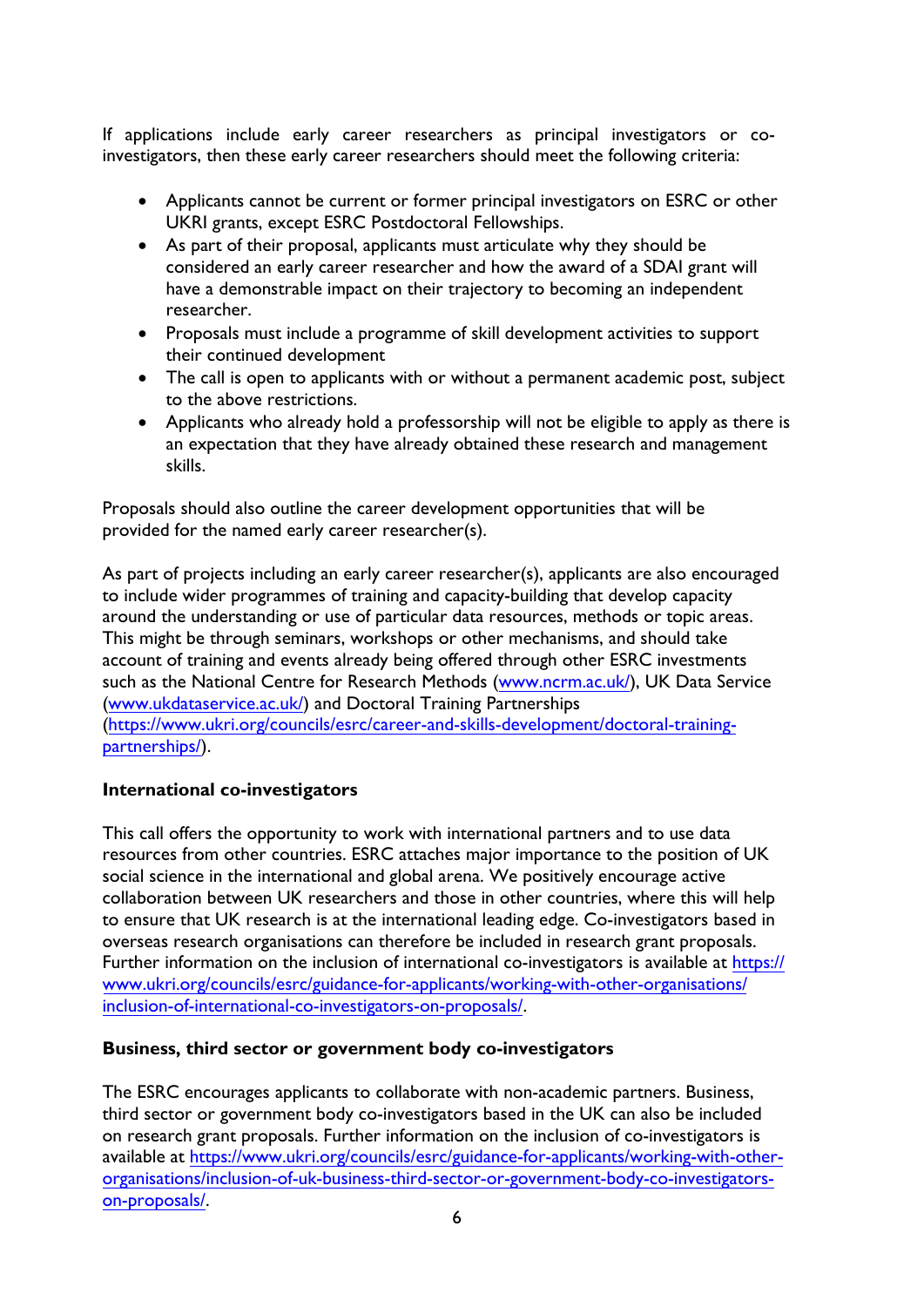## <span id="page-6-0"></span>**Highlight notices**

SDAI will also feature ad-hoc ring-fenced competitions in collaboration with ESRC's partner organisations, details of which will be published on the SDAI web page ([https://www.ukri.org/opportunity/secondary-data-analysis-initiative/](https://esrc.ukri.org/funding/funding-opportunities/secondary-data-analysis-initiative-sdai-open-call/)) at appropriate [times. The](https://esrc.ukri.org/funding/funding-opportunities/secondary-data-analysis-initiative-sdai-open-call/)se calls may focus on exploitation of specific datasets or research questions identified by the partner organisations that differ from those in the standard call. In these instances additional funding will be available which will be ring-fenced specifically for these projects.

Highlight notices will due to their time-bound nature operate on a different basis with set opening and closing dates (with highlight notices linked to specific GAP meetings). These will be communicated as part of the highlight notice.

Where a highlight notices differs in remit from the open call, further guidance will be provided.

## <span id="page-6-1"></span>**Research ethics**

Applicants must ensure that the proposed research will be carried out to a high ethical standard. Applicants must demonstrate in the proposal that they have considered any potential ethical issues and how they will be addressed - ensuring that an ethics review is in place before the project commences and that all risks are minimised.

We expect researchers to have thought about and detailed the potential ethical implications of their research during the lifecycle of the project (including knowledge exchange and dissemination), what measures will be taken for ongoing review, what type of ethics review is required and how the review will be secured. Applicants should also state if ethical approval has already been obtained, or when and how this would be sought if the proposal were to be funded.

All applicants must comply with the UKRI Framework for Research Ethics ([https://www.ukri.org/councils/esrc/guidance-for-applicants/research-ethics](https://esrc.ukri.org/researchethics)guidance/framework-for-research-ethics/).

## <span id="page-6-3"></span><span id="page-6-2"></span>**How to apply**

## **Application process**

Proposals addressing the aims of the initiative a[nd scope of this call mu](https://je-s.rcuk.ac.uk/JeS2WebLoginSite/Login.aspx)st be submitted via the Joint Electronic Submission System (Je-S) at https://je-s.rcuk.ac.uk.

Applicants wishing to apply for ESRC fun[ding should also refer to the 'guidance for](https://esrc.ukri.org/funding-and-guidance/applicants/)  [applicants' section o](https://esrc.ukri.org/funding-and-guidance/applicants/)n the ESRC website (https://www.ukri.org/councils/esrc/guidance-forapplicants/[\) and consult the ESRC Research Funding Guide \(](https://esrc.ukri.org/funding/guidance-for-applicants/research-funding-guide/)https://www.ukri.org/ publications/esrc-research-funding-guide/) which sets out the rules and regulations governing funding. Where guidance differs, please follow the scheme-specific guidance for applicants.

## <span id="page-6-4"></span>**Eligibility**

Applicants are eligible for funding whether or not they are established members of an ESRC recognised research organisation (RO) (https://www.ukri.org/funding/how-to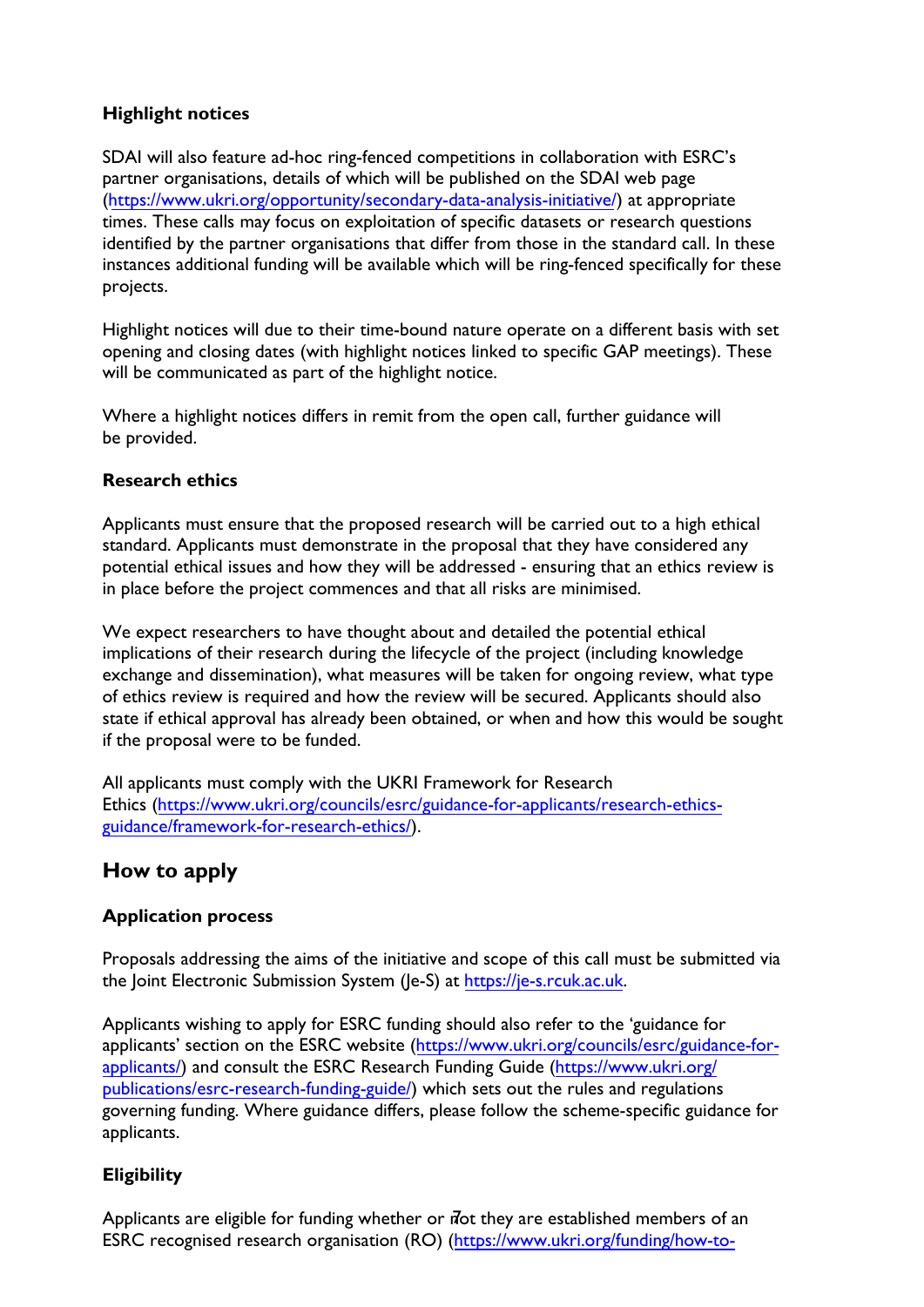[apply/eligibility/\)](https://www.ukri.org/funding/how-to-apply/eligibility/) eligible for responsive mode funding. Applicants who are not established members of a recognised RO must be accommodated by the RO and provided with appropriate facilities to carry out the research. These requirements also apply to individuals named as co-investigators. Further details about eligibility of applicants can be found in the Research Funding Guide ([https://www.ukri.org/publications/esrc-research](https://esrc.ukri.org/rfg)funding-guide/).

#### <span id="page-7-0"></span>**Peer review and assessment criteria**

Once accepted, following basic office checks, proposals are sent to three reviewers primarily drawn from ESRC's Peer Review College. Sometimes more reviewers will be approached depending on the nature of the project. Where the College may not have the necessary coverage of knowledge and expertise for a particular proposal, case officers may approach reviewers outside the college. Non-academic research users will be approached for their comments as appropriate.

Proposals will be assessed on the basis of six core criteria:

## **Originality, innovation and potential contribution to knowledge**

- Is the proposal innovative in terms of identifying problems or formulating research questions to address stated issues?
- Will the proposal lead to new understanding, insights, advice or solutions to the stated problems?
- Does the proposal offer to address shortcomings in the current state of knowledge and understanding?
- Is the proposal novel and timely?

## **Research design and methods**

- Is there a clear understanding of the issue addressed through this research?
- Is the conceptual framework of the proposed research appropriate to address the issue?
- Is there clarity and coherence in the research design between research questions, research methods and anticipated intellectual outcomes?
- Is the proposal methodologically innovative?
- Are the research questions clearly set out?
- Are the research methods clearly specified, robust and appropriate to the stated questions? Are issues of data validity and reliability appropriately addressed?
- Are plans for data linkage feasible, and will they deliver the proposed objectives?
- Do data management plans follow best practice, and adhere to ESRC data policy?
- Has appropriate considerations been given to ethics issues arising from this project?

## **Potential for capacity-building**

• Are any identified capacity-building activities set out in relation to the core intellectual agenda of the research?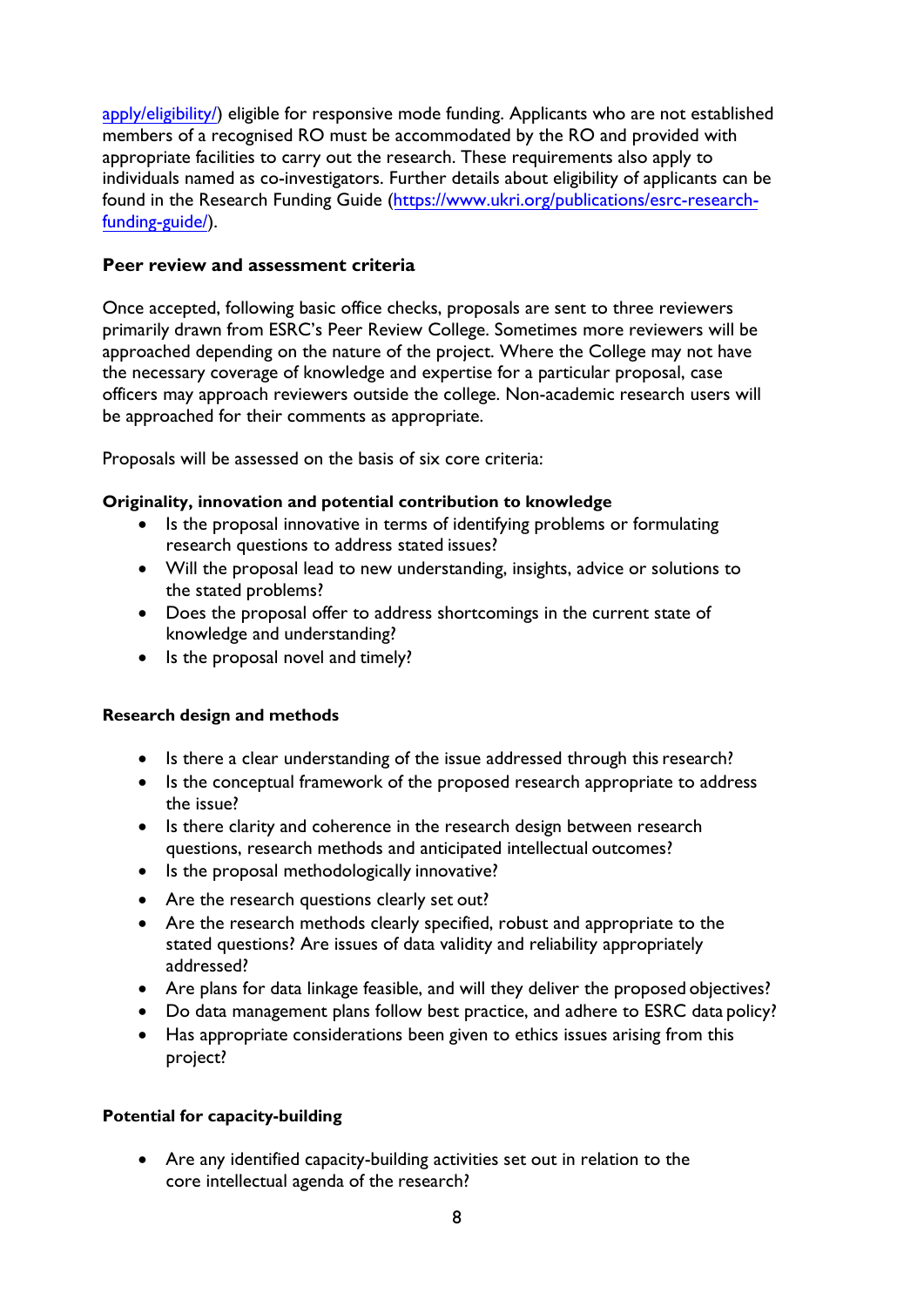• Does the proposal include wider programmes of training for the designated early career researcher, if any is included, and are these appropriate to their stated career development aspirations?

#### **Project management and research partnerships**

- Are the project management plans and configuration of roles and responsibilities reasonable, appropriate and credible for the proposed project?
- Are the credentials of the investigators and research organisations appropriate to deliver the project?
- Have project partners been fully involved in the design of the research, and do they have a clear and meaningful role in future activities?

## **Outputs, dissemination and potential for impact on theory, policy and practice**

- Does the project have real potential for impact on theory, policy and/or practice?
- Does the proposal demonstrate that there is effective demand for the research from policymakers and other non-academic stakeholders beyond the academic community?
- Are the stakeholders and/or potential users of research outputs properly identified, and the processes and means for engaging with them appropriate, at all stages of the research process?
- Are there clear plans to make findings available to target audiences and to maximise potential research impact?

#### **Value for money**

- Is the budget appropriate and reasonable for the proposed programme of work, including all staff costs, travel, data analysis tasks, and knowledge exchange and impact activities?
- Are there any components of the project costs which appear excessive? (Estates and indirect costs should not be commented on)
- Time commitments of research staff:
	- o Are staff doing the appropriate level of work? Is the amount of senior staff time on the project appropriate?
	- $\circ$  Is the mix of the team right?
	- $\circ$  If consultancy costs are claimed, is this the most appropriate mechanism of staffing and are the rates reasonable?

## <span id="page-8-0"></span>**Successful grants**

Our full terms and conditions of grants are published in the ESRC Research Funding Guide ([https://www.ukri.org/publications/esrc-research-funding-guide/](https://esrc.ukri.org/rfg)). Successful grants will be expected to engage with other investments funded under this initiative.

## <span id="page-8-1"></span>**Further inquiries**

For questions relating to ESRC's application processes please see the research grant Frequently Asked Questions (FAQs), available at [insert link to FAQs].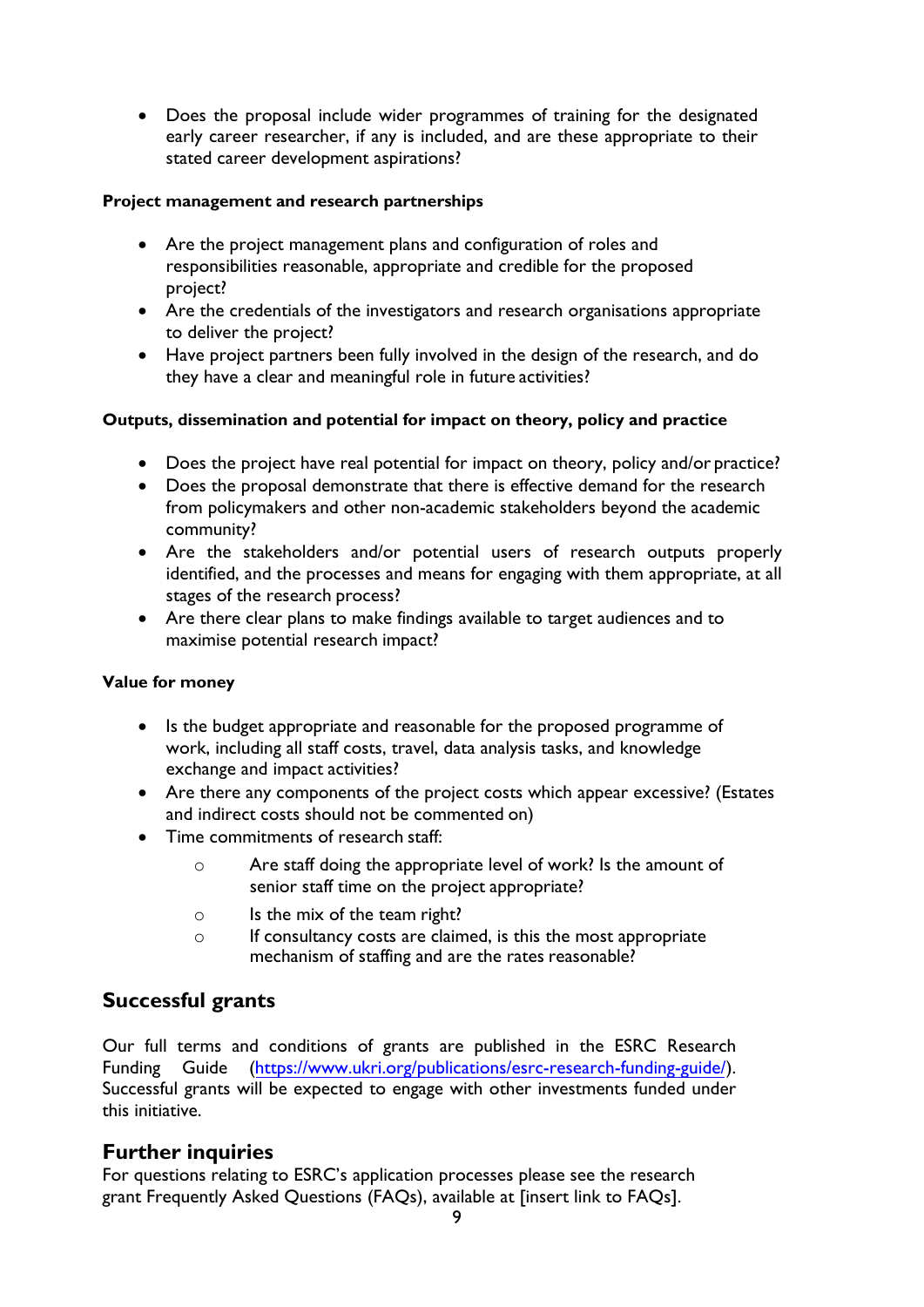For SDAI specific questions please refer to the SDAI FAQs. For any other enquiries please contact sdai@esrc.ukri.org

Enquiries relating to the Je-S application procedure should be addressed to:

• Je-S Helpdesk Email: [jeshelp@rcuk.ac.uk](https://je-s.rcuk.ac.uk/) Telephone: 01793 44416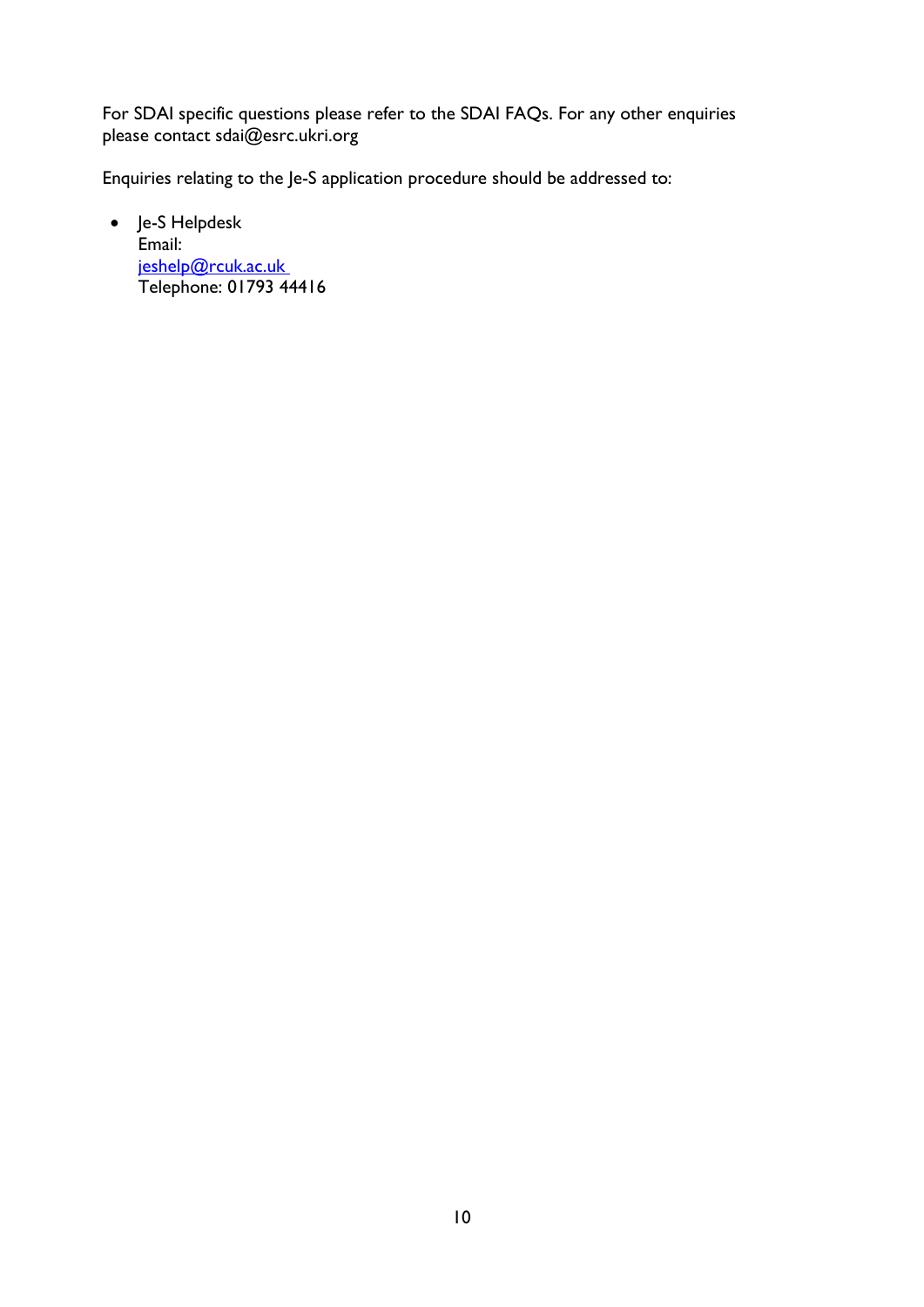## **Annex 1 – Eligible ESRC-funded data resources and infrastructure**

Previously, it was required that applicants use at least one ESRC-funded data resource, this is no longer the case. If the use of ESRC-funded resources are not appropriate, applications proposing the use of alternative data resource(s) will not be disadvantaged.

If ESRC-funded resources are used, this call will only consider projects which exploit one or more of the following ESRC-funded resources. These have been listed under headings for presentational purposes only.

Please note all resources are accessible via the UK Data Service (www.ukdataservice.ac.uk/) unless stated otherwise.

#### **Longitudinal resources**

- British Household Panel Survey
- Understanding Society
- 1958 National Child Development Survey
- British Cohort Study 1970
- Next Steps (Longitudinal Study of Young Persons in England)
- Millennium Cohort Study
- UK Census Longitudinal Studies (http://calls.ac.uk/guides-resources/applying-to-use-thelss/)
- English Longitudinal Study of Ageing

#### **Biosocial resources**

- Understanding Society Biosocial Sweep
- 1958 National Child Development Study Biosocial Sweep
- English Longitudinal Study of Ageing Genome-Wide Association Study
- Avon Longitudinal Study of Parents and Children (www.bristol.ac.uk/alspac/researchers/data-access/)

#### **Big Data resources**

- Administrative Data Research Network (www.adrn.ac.uk)
- Business and Local Government Data Research Centre (www.blgdataresearch.org)
- Consumer Data Research Centre (www.cdrc.ac.uk)
- Urban Big Data Centre (www.ubdc.ac.uk)

#### **Election resources**

- British Election Study
- British election study ethnic minority surveys
- Scottish Election Studies
- Welsh Election Studies
- Northern Ireland Election Study
- Scottish Referendum Study
- Local Election Studies Database

#### **Employment resources**

- Skills and Employment Survey Series
- Workplace Employment Relations Surveys

#### **International comparative resources**

• European Social Survey